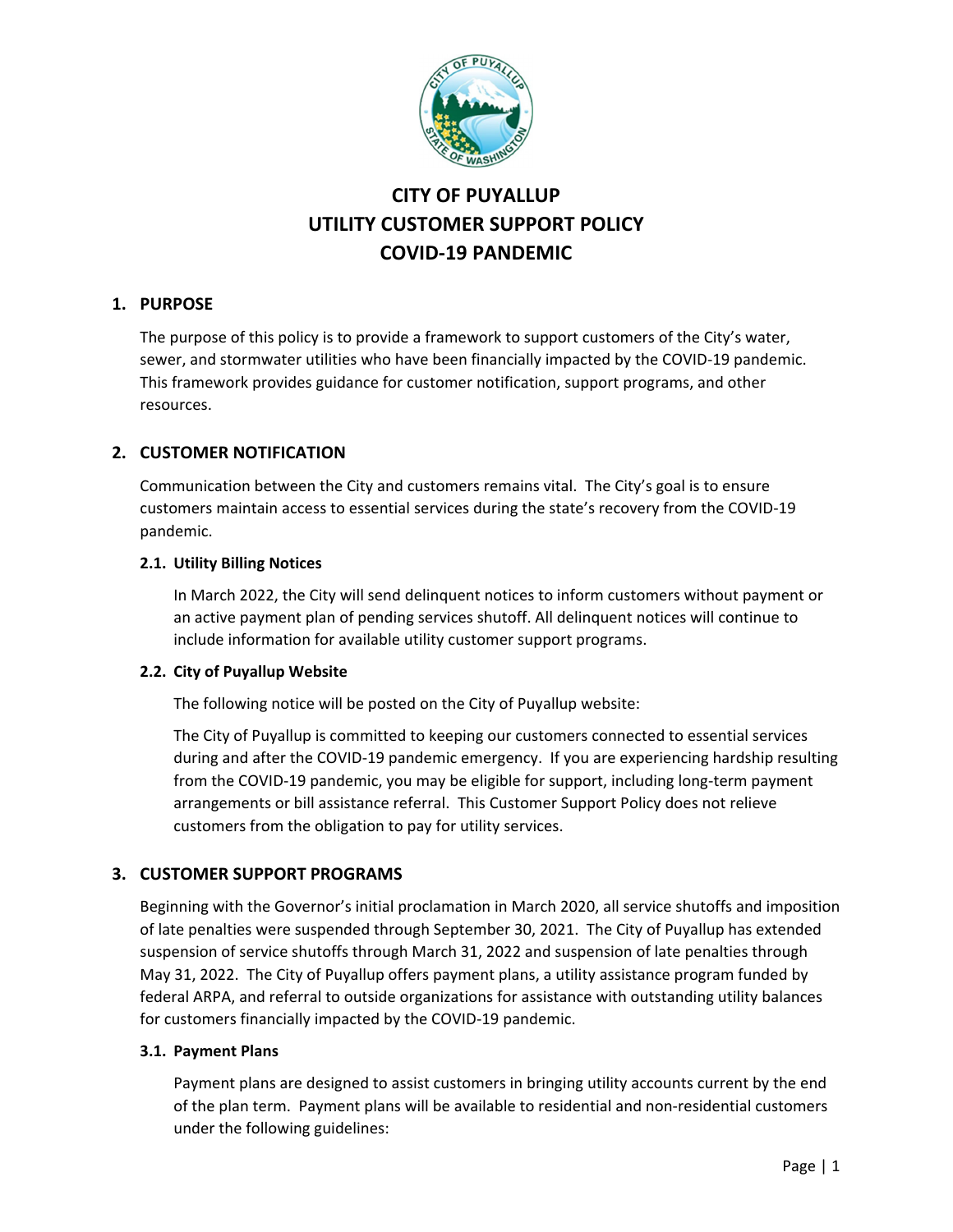- A. Payment Plans will be granted to all customers with accounts in a past due status experiencing hardship due to the COVID‐19 pandemic, during which time no late fees or service interruptions would be imposed if the payment plan is in an active status. Customers with a past due balance of \$1,000 or less may request a payment plan up to 12 months. Customers with a past due balances over \$1,000 may request a payment plan up to 18 months. All payment plans will evenly spread out the cost of outstanding balances over the term of the plan. Future bills must be paid by the due date stated on the bill.
- B. The City may choose to accept a payment plan if the customer does not timely sign and return a payment plan agreement consistent with terms specified by the City.
- C. Payments submitted for past due accounts, whether on a payment plan or not, will be applied to the oldest charges first.
- D. The city will resume imposing late penalties on billings dated May 1, 2022 or later, for all accounts that have a past due amount owed and have not arranged a payment plan.
- E. Non‐compliance with a payment plan may result in shutoff of services and/or other collection activities as follows:
	- a. Upon timely notification by the customer of a late or missed payment installment, the City may, at its discretion, allow the payment plan to continue.
	- b. Absent timely notification by the customer, a disconnect notice will be issued and, if action is not taken by the customer to remedy the account, services will be shut off in accordance with the disconnect notice.
	- c. Post shutoff, payment plans may be reactivated at the discretion of the City after payment of the \$50 reconnection fee and 25% of the past due account balance.
	- d. The City reserves the right to exercise any and all lien and contractual rights and to collect outstanding utility payment. This may include, but is not limited to, discontinuing payment plans and shutting off service or not turning on service for the customer or future customers until the account is brought into good standing.

#### **3.2. Utility Assistance Program (ARPA Funded)**

Customers may be eligible for utility assistance through the City's ARPA funding. Eligibility will be evaluated for all customers who request a payment plan under this policy

- A. To be eligible for utility assistance, the customer account must have been in good standing and not have had service shut off in the 12 months preceding the pandemic (March 2019 ‐ February 2020). New customer accounts established on or after March 1, 2020, with a minimum of six months of service, are also eligible.
- B. Eligible customers will be granted 50% of the past due amount, which will be applied directly to their account.

## **4. OTHER RESOURCES**

If customers require additional resources beyond an approved payment plan and the utility assistance program, the City will refer customers to other organizations, including: